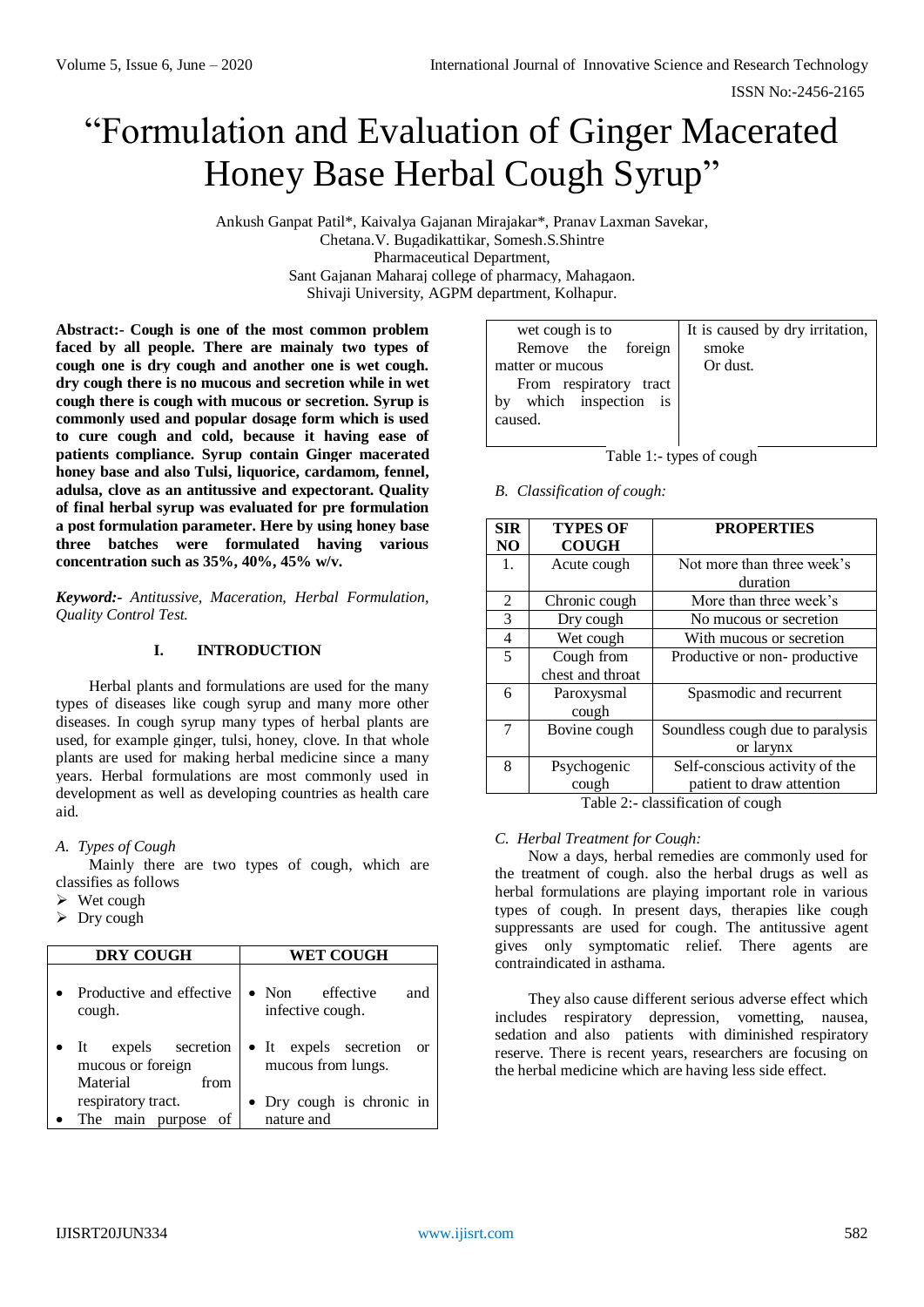*D. Advantages of Herbal Medicine:*



Fig 1:- Advantages of Herbal Medicine

## *E. Disadvantages of Herbal Medicines*

- *ADR with prescription drugs :*
- Herbal medicine cane produce adverse effect if they are mixed with drugs like antidepressants which are tacking regular basis.
- Also herbal medicines having another disadvantage is the risk of self dosing of herbs which is very rare.
- *Patients:*
- Herbal medicine are the natural product. The effectiveness of herbal medicines is not optimized in laboratory so it taken time to produce effect.

## **II. MATERIAL AND METHODS**

Following herbal parts are used in the formulation of herbal syrup for treatment of cough.

| SR. NO. | <b>INGREDIENT</b> |  |  |
|---------|-------------------|--|--|
|         | Tulsi             |  |  |
| 2.      | Ginger            |  |  |
| 3.      | Liquorices        |  |  |
|         | Fennel            |  |  |
| 5.      | Cardamom          |  |  |
| 6.      | Peppermint        |  |  |
|         | Adulsa            |  |  |
| 8.      | Honey             |  |  |
| 9.      | Clove             |  |  |

Table 3:- List of materials





Fig 2:- Ingredient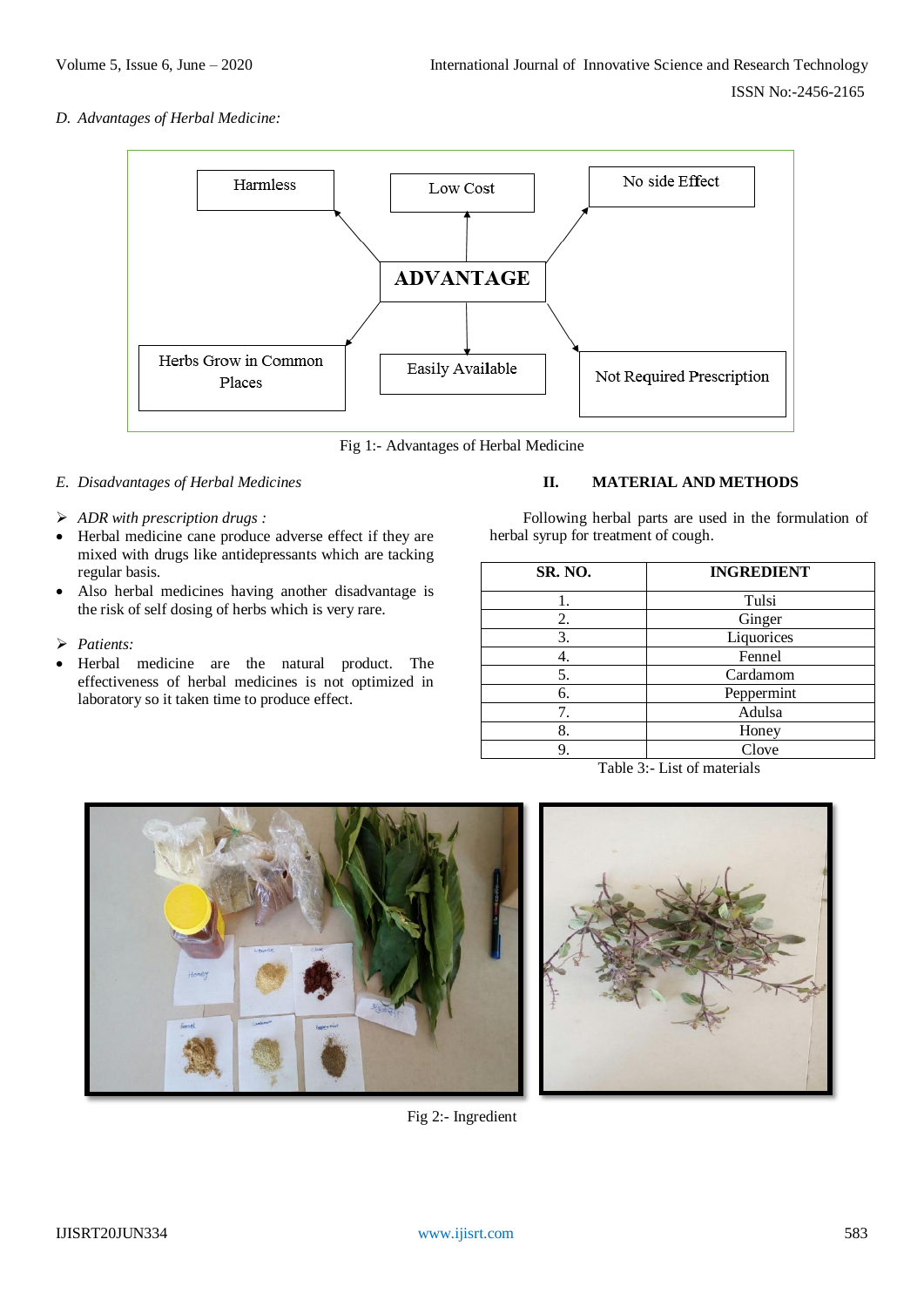*Pre formulation of raw materials:*

| <b>SR.NO</b> | TEST                                            | <b>PROCEDURE</b>                                                                                                                                                                                                                                                                                                                                                                           |
|--------------|-------------------------------------------------|--------------------------------------------------------------------------------------------------------------------------------------------------------------------------------------------------------------------------------------------------------------------------------------------------------------------------------------------------------------------------------------------|
| $\mathbf{1}$ | Moisture content                                | Weigh 2 gm of sample and take in petridish<br>1.<br>Heat it in the hot air oven at 100 <sup>o</sup> c for 1 hr<br>$2^{\circ}$<br>3. Then allowed to coo. Weigh the sample again                                                                                                                                                                                                            |
| 2.           | Determination of<br>ethanol extractive<br>value | 1. Take macerated 5 gm of air dried, shaken coarsely<br>powdered drug with 100ml of 95% ethanol in<br>closed flask for 24 hrs<br>2. Shake it frequently for first 6 hours and then<br>allowed to stand for 18 hrs.<br>3. Then filter it rapidly (take care for loss of ethanol)<br>4. Evaporated 25 ml filtrate to dryness in a flat<br>bottomed petridish<br>5. Dry at 105 °c and weighed |
| 3            | Determination of<br>water extractive<br>value   | 1. Macerated 5 gm of air dried drug coarsely<br>powdered with 100 ml chloroform water (2.5ml<br>chloroform in 1000ml water) in closed flask for<br>24hrs<br>Shaken frequently for first 6 hrs.<br>2.<br>3. Allowed to stand for 18hrs.<br>4. Evaporate 25 ml of filtrate to dryness in a flat<br>bottomed petridish<br>5. Dry at 105 °c and weighed                                        |

Table 4:- Preformulation study of raw materials

*Preparation of liquid oral:*

The liquid oral is prepared by two methods; first is decoction method and maceration method.

*A. Method of preparation decoction:*



Chart 1:- method of preparation decoction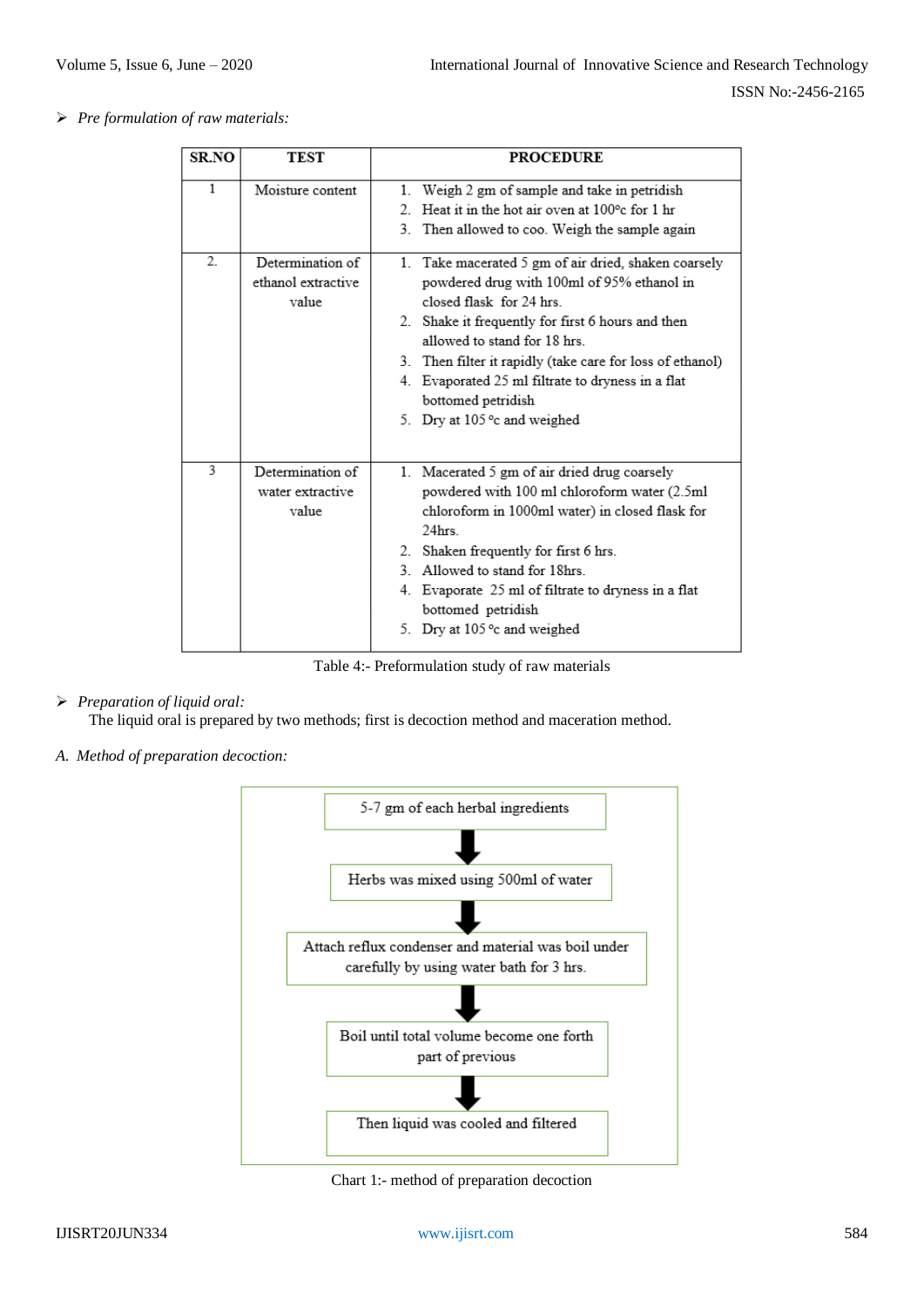ISSN No:-2456-2165



Fig 3:- Preparation of decoction & extract.

*B. Method of preparation Maceration:*



Chart 2:- method of preparation maceration



Fig 4:- Maceration of ginger with honey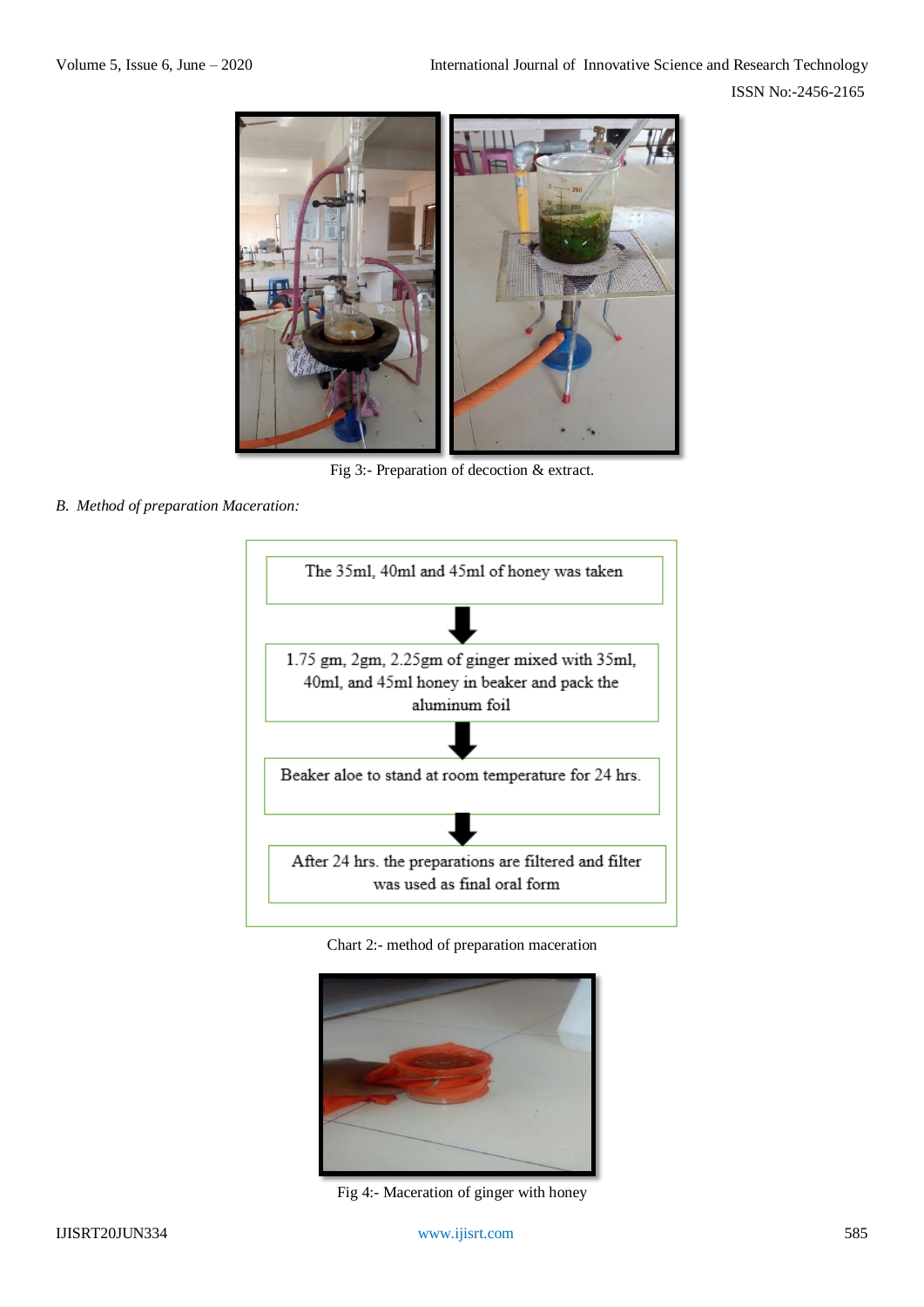#### *C. Final herbal cough syrup*



Chart 3:- method of preparation of final syrup

#### *Formulation table :*

| SR. NO. | <b>INGREDIENT</b> | <b>QUANTITY</b> | <b>USE</b>                |
|---------|-------------------|-----------------|---------------------------|
| 1.      | Tulsi             | 12-20 leaves    | Antitussive               |
| 2.      | Ginger            | $2-3$ gm        | Antitussive               |
| 3.      | Liquorice         | 4 gm            | Expectorant               |
| 4.      | Fennel            | 4 gm            | Aromatic, Flavoring agent |
| 5.      | Cardamon          | $3 \text{ gm}$  | Aromatic                  |
| 6.      | Pepermint         | $2 \text{ gm}$  | Cough                     |
| 7.      | Adulsa            | $2-4$ gm        | Antitussive               |
| 8.      | Clove             | $2 \text{ gm}$  | Expectorant               |
| 9.      | Honey             | 35 %            | Base, Viscosity modifies  |

Table 5:- Formulation table for syrup A

| SR. NO. | <b>INGREDIENT</b> | <b>QUANTITY</b> | <b>USE</b>                |
|---------|-------------------|-----------------|---------------------------|
| .,      | Tulsi             | 12-20 leaves    | Antitussive               |
| 2.      | Ginger            | $2-3$ gm        | Antitussive               |
| 3.      | Liquorice         | $4 \text{ gm}$  | Expectorant               |
| 4.      | Fennel            | 4 gm            | Aromatic, Flavoring agent |
| 5.      | Cardamon          | $3 \text{ gm}$  | Aromatic                  |
| -6.     | Pepermint         | $2 \text{ gm}$  | Cough                     |
| 7.      | Adulsa            | $2-4$ gm        | Antitussive               |
| 8.      | Clove             | $2 \text{ gm}$  | Expectorant               |
|         | Honey             | 40 %            | Base, Viscosity modifies  |

Table 6:- Formulation table for syrup B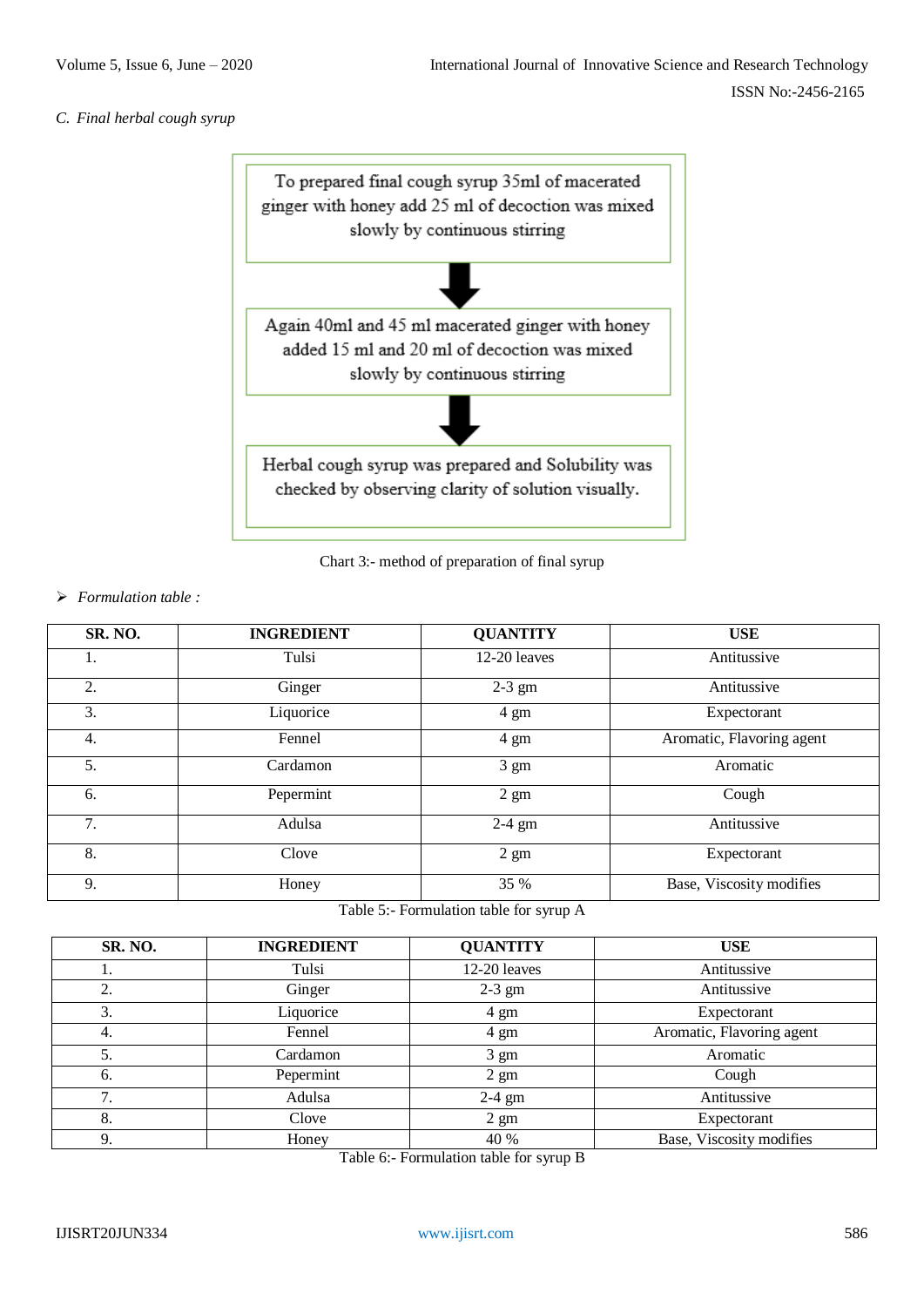| SR. NO. | <b>INGREDIENT</b> | <b>QUANTITY</b>               | <b>USE</b>                |
|---------|-------------------|-------------------------------|---------------------------|
| 1.      | Tulsi             | 12-20 leaves                  | Antitussive               |
| 2.      | Ginger            | $2-3$ gm                      | Antitussive               |
| 3.      | Liquorice         | Expectorant<br>4 gm           |                           |
| 4.      | Fennel            | 4 gm                          | Aromatic, Flavoring agent |
| C.      | Cardamon          | $3 \text{ gm}$                | Aromatic                  |
| 6.      | Pepermint         | $2 \text{ gm}$<br>Cough       |                           |
| 7.      | Adulsa            | Antitussive<br>$2-4$ gm       |                           |
| 8.      | Clove             | $2 \text{ gm}$<br>Expectorant |                           |
| 9.      | Honey             | 45 %                          | Base, Viscosity modifies  |

Table 7:- Formulation table for syrup C

*Post formulation evaluation parameter as follows:*

| SR <sub>NO</sub> | <b>TEST</b>                | <b>PROCEDURE</b>                                                                                                                                                                               |
|------------------|----------------------------|------------------------------------------------------------------------------------------------------------------------------------------------------------------------------------------------|
| $\mathbf{1}$     | Colour<br>Examination      | 1. 5ml of prepared syrup was taken on a watch glass<br>2. Watch glass placed against white background in white<br>tube light<br>3. Colour was observed by naked eyes                           |
| $\overline{c}$   | Odour<br>Examination       | 1. 2 ml of prepared syrup was taken and smelled by<br>individually<br>2. The time interval between 2 smelling was 2 min. to<br>nullify effect of previous smelling                             |
| 3                | Taste<br>Examination       | 1. A pinch of final syrup was taken and examined on taste<br>buds of the tounge                                                                                                                |
| 4                | pН<br>Determination        | 1. 10 ml of prepared syrup taken in 100 ml of volumetric<br>flask<br>2. Make up volume to 100 ml with distilled water<br>3 Sonicate for 10 min<br>4. pH was measured by using digital pH meter |
| 5.               | Viscosity<br>Determination | 1. The viscosity of each formulation was determined by<br>using Ostwald's U-tube viscometer                                                                                                    |

Table 8:- Post formulation evaluation parameter

## **III. RESULT**

## *Pre formulation studies:*

| SR. NO. | TEST                       | <b>RESULT</b> |
|---------|----------------------------|---------------|
|         | Moisture content           | 1.6           |
|         | Ethanol soluble extractive | 11.6          |
|         | Water soluble extractive   | 12.8          |

Table 9:- Physicochemical constituents of crude drug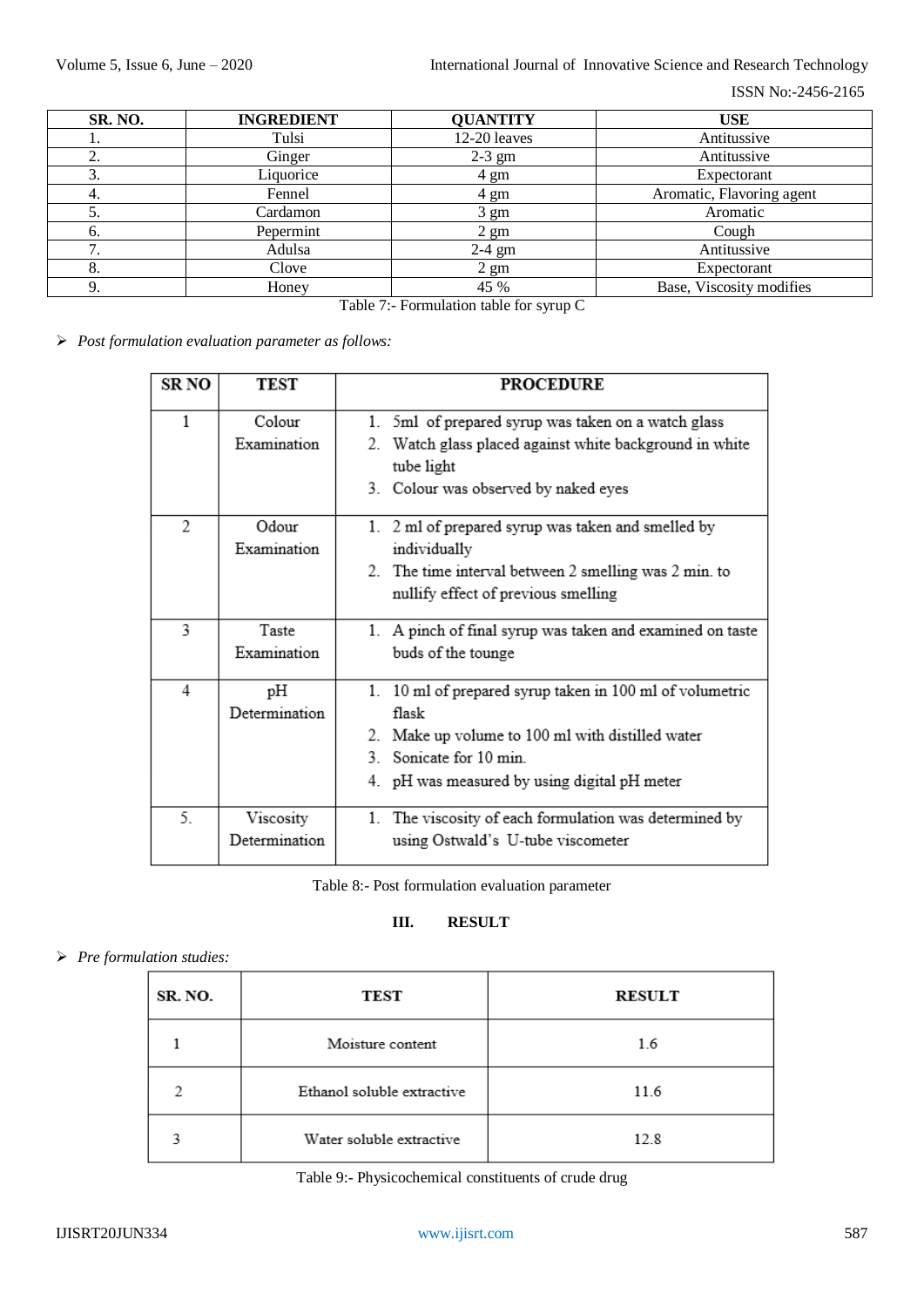*Post Formulation studies*

| Formulation           | Colour           | Odour    | Taste                   |
|-----------------------|------------------|----------|-------------------------|
| А                     | Yellowish -Brown | Aromatic | <b>Slightly Pungent</b> |
| в                     | Yellowish -Brown | Aromatic | <b>Slightly Pungent</b> |
| Yellowish -Brown<br>С |                  | Aromatic | <b>Slightly Pungent</b> |

Table 10:- Result of Physicochemical parameters of formulated poly herbal cough syrup.

- **Colour:** Table 6 shows the results obtained for colour of formulated batches of syrup. The color of formulation was found to be Yellowish- Brown for the optimized batch. The colour of the formulation ranges from Yellowish-brown to Dark brown for A, B, C batches respectively.
- **Odour:** Table 6 shows the results obtained for odour of formulated batches of syrup. The odour of formulation was Aromatic for the A, B, C batches respectively.
- **Taste:** Table 6 shows the results obtained for taste of formulated batches of syrup. The taste of formulation was Slightly Pungent for A, B, C batches respectively.

| Sr. No. | <b>Parameter</b> |         |        | C       |
|---------|------------------|---------|--------|---------|
|         | рH               |         | 6.2    |         |
|         | Viscosity(poise) | 0.01323 | 0.0582 | 0.03988 |

Table 11:- Quantitative Evaluation of Formulated Herbal Cough Syrup Dosage Form

- **pH:** Table 7 shows the results obtained for pH of formulated batches of syrup. The Specific Gravity of formulation was found to be 6.2 for the optimized formulation B. The value was found to be in the range of 6.0 - 6.2 for all three formulations.
- **Viscosity:** Table 7 shows the results obtained for Viscosity of formulated batches of syrup. The Viscosity of formulation was found to be 0.0582 poise for the optimized formulation B. The value was found to be in the range of 0.0582– 0.03988 poise for all three formulations.



Fig 5:- Determination of viscosity

#### **IV. CONCUSION**

The Preformulation studies of all three formulations were within specifications. Also the physiochemical properties of prepared syrup like colour, odour, pH, taste were satisfactory but among the all three formulation is was within the all specification, it has proper concentration of honey as per IP and also a good preservative.

The present study help to develop affective and safe herbal cough syrup with 40% W/V honey as a base of cough syrup.